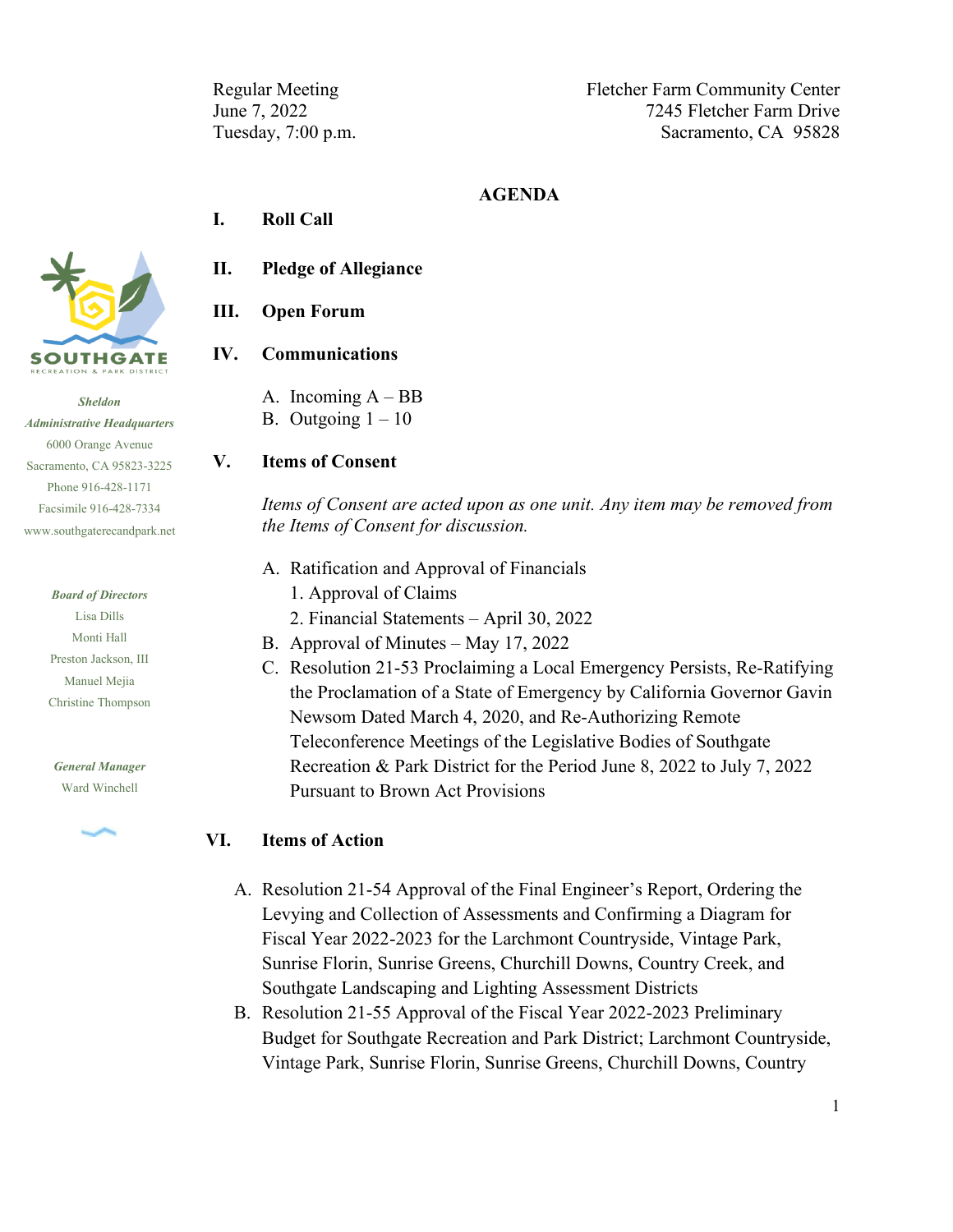Creek, and Southgate Landscaping and Lighting Assessment Districts; and Southgate Recreation and Park District Community Facilities Districts No. 1 North Vineyard Station and No. 2 Florin Vineyard

- C. Resolution 21-56 Providing for the Levy and Collection of Special Tax for the Southgate Recreation and Park District Community Facilities District No. 1 (North Vineyard Station) for Fiscal Year 2022-2023
- D. Resolution 21-57 Providing for the Levy and Collection of Special Tax for the Southgate Recreation and Park District Community Facilities District No. 2 (Florin-Vineyard) Fiscal Year 2022-2023
- E. Resolution 21-58 Establishing an Appropriation Limit as Mandated by Proposition IV
- F. Authorization of the Purchase of Two Ford F-150 Trucks from Folsom Lake Ford
- G. Resolution 21-59 Authorizing the General Manager to Execute Agreements with the California Department of Transportation (CALTRANS) for the South Sacramento Parks & Pathways Beautification & Revitalization Project Sites
- H. Authorization of a Declaration of Private Drainage Maintenance Responsibilities Agreement with the County of Sacramento for Nicholas Park
- I. Authorization of Comments for Oxform Tentative Subdivision Map, Community Plan Amendment, Specific Plan Amendment, Rezone and Design Review
- J. Authorization of Comments for Gerber 30 Tentative Subdivision Map, Rezone, and Major Design Review
- K. Authorization of Comments for Emerald Tentative Subdivision Map, Rezone, and Design Review
- L. Authorization of Comments for Sapphire Tentative Subdivision Map, Rezone, and Design Review
- M. Authorization of Revised Comments for Florin 40 Tentative Subdivision Map

# **VII. Discussion & Direction**

A. Adjustment of District Operations in Response to Coronavirus (COVID-19) Health Situation

# **VIII. Items of Information**

- A. Recreation Department Program Update
- B. Augusta Way Apartments Initial Study

# **IX. General Manager's Report on District Operations**

**X. Staff Announcements**